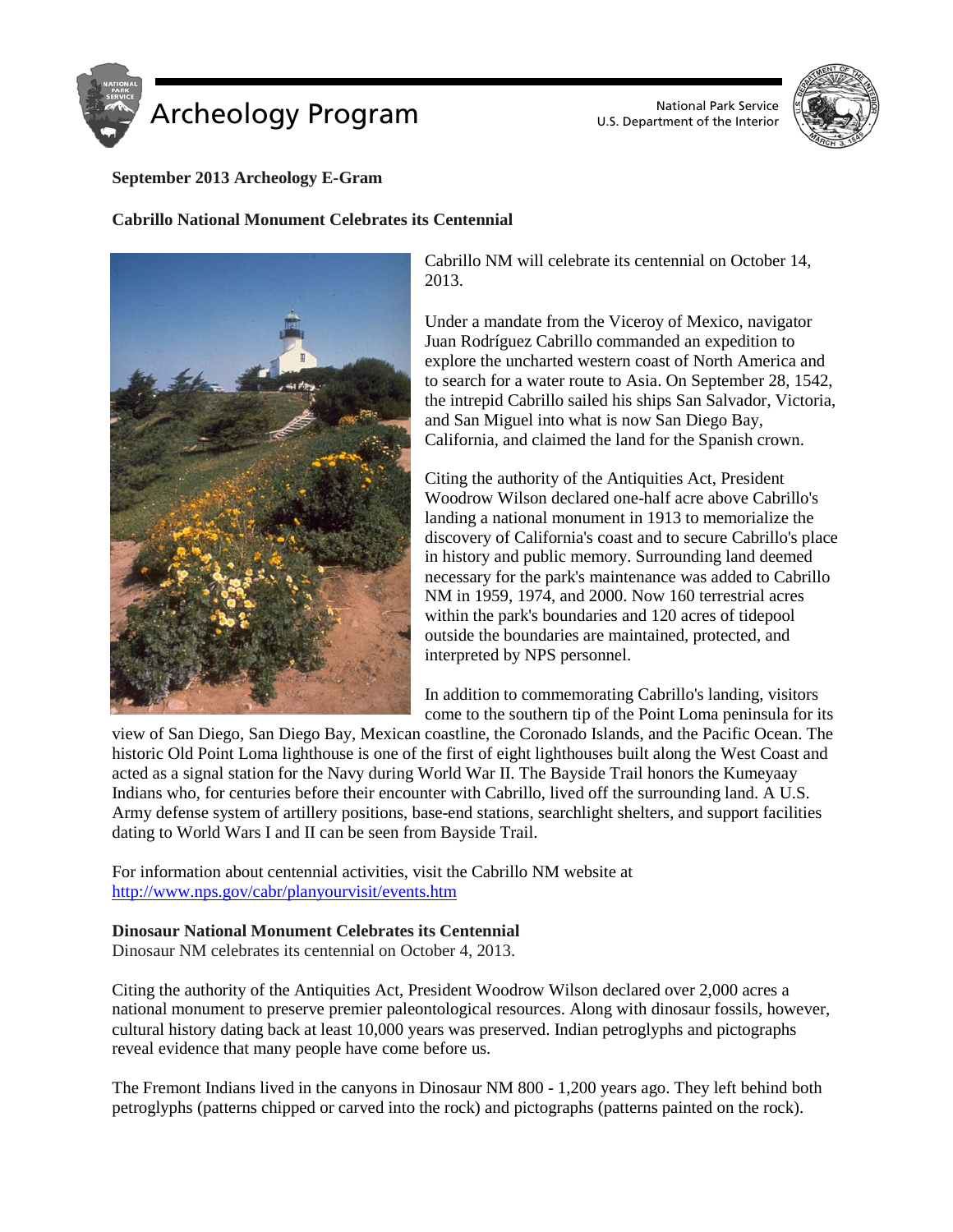

Pictographs are relatively rare; sandstone cliffs darkened with desert varnish provide an ideal canvas for carving petroglyphs. Human figures typically have trapezoidal bodies, which may or may not include limbs. Decorations suggest headdresses, earrings, necklaces, shields, or other objects. Animal figures include bighorn sheep, birds, snakes, and lizards. Abstract or geometric designs, such as circles, spirals, and various combinations of lines, are common.

Following the Fremont Indians were the Ute and Shoshone, who still inhabit communities in the area today. Spanish explorers crossed the region in the 1700s. In the 1800s, settlers from Europe and the eastern United States arrived in the area and left their mark on the landscape with their homesteads. Those who had access to the rivers and a constant flow of water survived, while others dried up with drought and moved away. Now, the remains of homesteads are found alongside Indian art work of the past.

For more information about Dinosaur NM, go to [http://www.nps.gov/dino/index.htm.](http://www.nps.gov/dino/index.htm)

#### **International Archaeology Day**

The NPS is partnering with the Archaeological Institute of America to offer events in coordination with International Archaeology Day on October 19. Parks and regional offices across the nation will be out with the public. Visit the website to learn more about the day and find events near you!

For more information, go to <http://www.archaeological.org/archaeologyday/>

## **Latino History Research and Training Center Established**

The NPS Spanish Colonial Research Center in Albuquerque has been restructured as the Latino History Research and Training Center. The change more accurately reflects the current efforts to support the NPS American Latino Heritage Initiative and the goals of the recently completed NPS Latino Heritage Theme Study.

The Spanish Colonial Research Center was developed by the NPS in 1985 and signaled a commitment to embrace and fortify the agency's commitment to interpretation of Latino heritage. The center began as a partnership between the NPS and the University of New Mexico. The mission of the center is to create and maintain a documentary database from domestic and foreign archives and depositories for 40 Spanish Colonial Heritage sites in the NPS.

The center assists in preparing NPS interpreters and resources managers to work with Latino audiences and include Latino themes into park operations. In addition, the center will continue to:

- conduct research, both domestic and internationally, regarding Latino history as part of our national story;
- provide research, training, and Spanish language translation services to Federal, state, and local agencies;
- assist parks to achieve NPS Call to Action goals by introducing new audiences to NPS sites and creating an environment for future generations to learn more about our national story;
- continue its publication program, including the *Colonial Latin American Historical Review*, a scholarly, peer-reviewed, quarterly journal that enjoys an international distribution.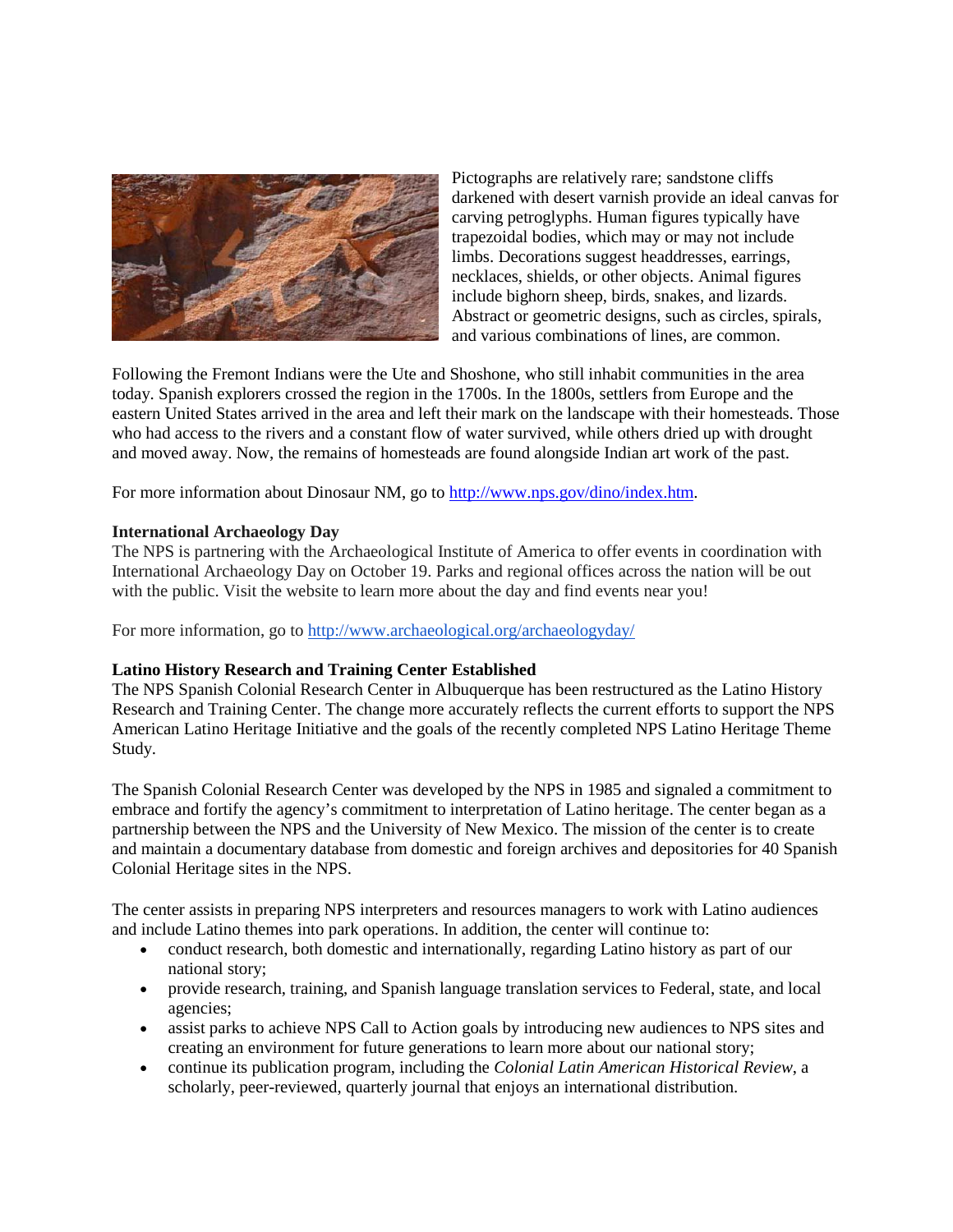The Latino History Research and Training Center aims to open new doors in research, interpretation, and preservation of the historical and contemporary Latino heritage in the NPS. Through outreach, research, and training, the center will also develop new data regarding Latino heritage which binds our national story with that of Spain, Mexico, and the rest of Latin America, with whom we share a common history.

By *Joseph Sánchez and [Angélica Sánchez-Clark](mailto:joseph_sanchez@nps.gov)*



Recent publications of the newly-established Latino History Research and Training Center highlighting America's Latino patrimony. NPS image

## **Tribal Interns Reconnect to Public Lands at Grand Canyon-Parashant National Monument**

Native youth employment programs at Grand Canyon-Parashant NM have wrapped up another successful season. The interns spent the summer experiencing natural and cultural resource management career options and exploring traditional homelands of the Southern Paiute, now encompassed within the monument boundaries.

Maiya Osife served as an intern in interpretation and worked to create and distribute a newsletter to Southern Paiute Bands located in southern Utah, northern Arizona and southern Nevada that highlighted partnership activities with the tribe. She served as a spokesperson and role model for tribal youth at the newly established Kwiyamuntsi Southern Paiute Youth Camp, where she shared her work experiences as a member of the historic preservation crew and as an intern to serve in an Intergovernmental Internship Cooperative position.

Osife noted "It became clear to me just how vital we are to the career of natural resources and how important it is to me that I be able to apply my passion and education to something as important as our land. I believe strongly that it is so important to have Natives involved in natural resources and sciences not only to bring our ways into the practice but also because it is important for our people to be involved and stay informed on our Native lands and land rights."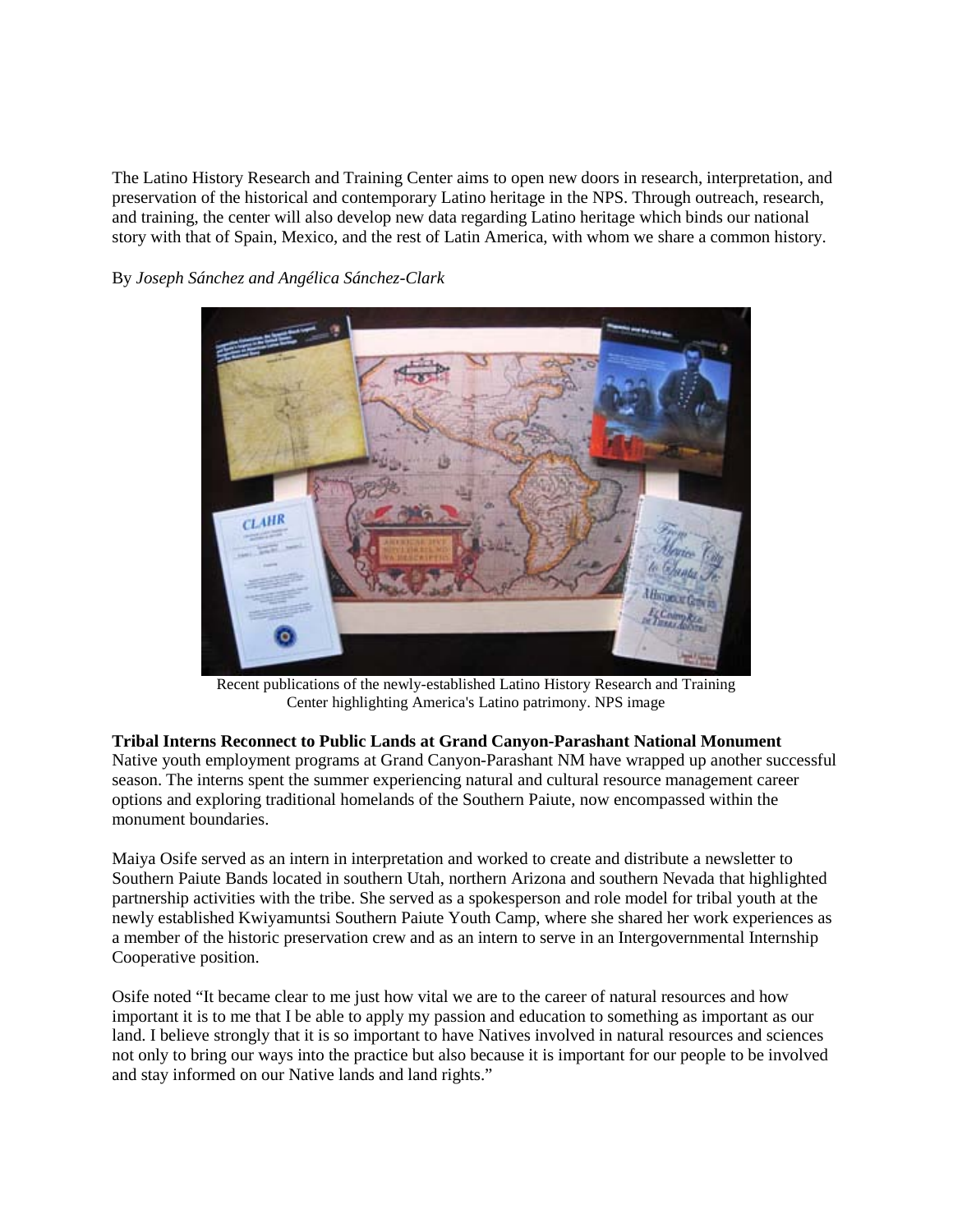

The Kaibab Band of Paiute Indians education committee honored Osife with a Pendleton blanket at the Sounds of Thunder Pow-wow to acknowledge her high school graduation. She will attend Portland State University this fall.

The tribal youth cultural preservation crew celebrated its fourth summer and continued its work to preserve a historic ranching cabin located in the high mountain pines near Mount Dellenbaugh. Crew members conducted archeological surveys, and Marisa Ybarra analyzed more than 10,000 pottery sherds. Ybarra is enrolled at the Mohave Community College. One of the original crew members, Markuitta Thomas Bushhead returned as crew leader for a second season.

Intern Maiya Osife displays the blanket presented to her by the Kaibab Band of Paiute Indians education committee. NPS photo.

Grand Canyon-Parashant NM contains more than a million acres of remote public lands in northwestern Arizona that are co-managed as a Service First organization by the BLM and the NPS.

*By Scott Sticha, Chief of Interpretation and Partnerships*

## **Community Event Traces the 1877 Journey to Nicodemus**

On August 20, 2013, the NPS co-hosted a community learning experience "The Journey from Ellis to Nicodemus." Established in 1877, Nicodemus, Kansas, is the only remaining western town established by African Americans during the Reconstruction Period following the Civil War.

A group of NPS staff, Nicodemus Historical Society representatives, and community members followed the same route from the train depot in Ellis to Nicodemus that the founders of Nicodemus walked. Angela Bates and Thomas Wellington, of the Nicodemus Historical Society, provided insight into the journey and its challenges as well as the assistance provided by the Osage tribe to early Nicodemus settlers. The tour stopped at the Walz farm and learned about the original trail crossing property as noted in family history, as well as wagon ruts, paleontological sites and a World War II bombing range.

The town of Nicodemus is symbolic of the pioneer spirit of African Americans. They dared to leave the only region they had been familiar with to seek personal freedom and the opportunity to develop their talents and capabilities. Nicodemus NHS represents the western expansion and settlement of the Great Plains, and includes five buildings: The First Baptist Church, St. Francis Hotel, Nicodemus School District Number One, African Episcopal Church, and Township Hall.

For more information about Nicodemus NHS, read the Projects in Parks report *"Wake Nicodemus:" African American Settlement on the Plains of Kansas* at http://www.nps.gov/archeology/sites/npSites/nicodemus.htm

*By [Angela Wetz](mailto:Angela_Wetz@nps.gov)*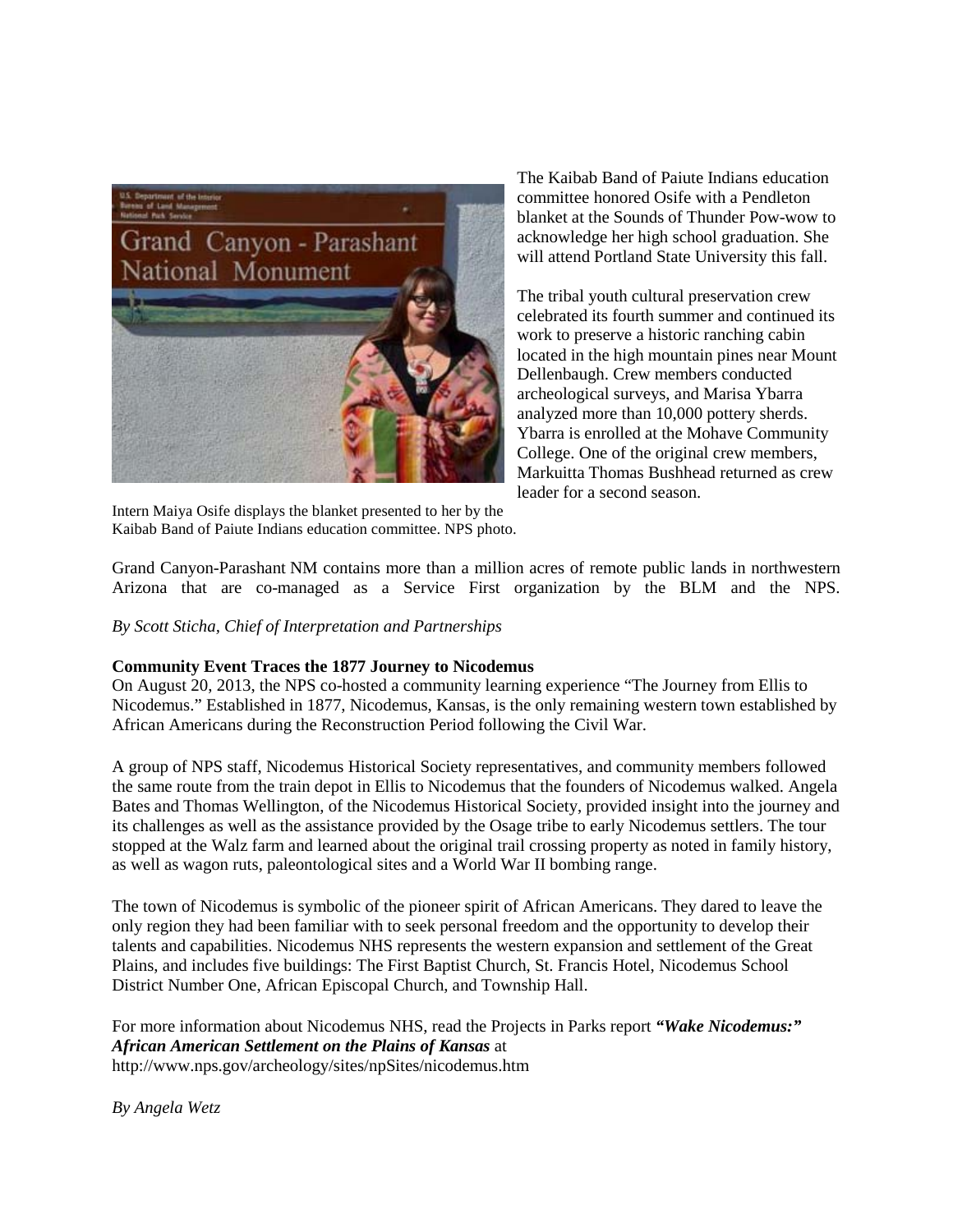

Journey from Ellis to Nicodemus, Kansas. NPS Photo

# **New Tool Helps NPS Share History with Teacher and Students**

Teachers across the country have a new tool to help them engage their students in classroom and placebased learning. The NPS has launched an online service to bring America's national parks into neighborhood classrooms. The new "Teachers" section of the NPS website provides a one-stop shop for curriculum-based lesson plans, traveling trunks, maps, activities, distance learning and other resources. All of the materials draw from the natural landscapes and places preserved in America's national parks.

Through the 'Teachers' NPS website, all national parks are throwing open the doors and inviting teachers and students to learn about literature using a lesson plan from Carl Sandburg Home NHS, borrow a traveling trunk from Lava Beds NM, chat online with a ranger at the Grand Canyon NP, or visit Mt. McKinley in Denali NP. Teachers looking for information about educational opportunities can now find information about programs at the park and download lesson plans to enhance the classroom experience with the click of a mouse. The site is searchable by location, keyword and more than 125 subjects, from archeology, to biology, to Constitutional law. In addition to park-created content, the site also features educational materials created by national programs like the National Register of Historic Places and its award-winning Teaching with Historic Places series of 147 lesson plans.

The website is just one part of the Park Service's ongoing commitment to education. Every year, national parks offer more than 57,000 educational programs that serve nearly 3 million students in addition to 563,000 interpretive programs attended by 12.6 million visitors. The NPS is working with partners and educational institutions to expand programs and encourage the use of parks as places of learning.

Teachers will, for the first time, be able to rate Service-provided content. The NPS has partnered with the Department of Education to integrate national park resources into core curriculums. Each summer, teachers across the country are hired to work in parks to develop curriculum-based programs based on park resources through the Teacher-Ranger-Teacher program.

To learn about the NPS education programs, visit the website [www.nps.gov/teachers.](http://www.nps.gov/teachers)

## **Newark Earthworks on track to clinch World Heritage Status**

The Newark Earthworks are a series of mounds built about 2,000 years ago by the native Hopewell people. At one time, more than 600 earthen mounds dotted Ohio. Now, the most-intact examples exist in Licking County — at the Great Circle in Heath and the Octagon Earthworks - upon which Moundbuilders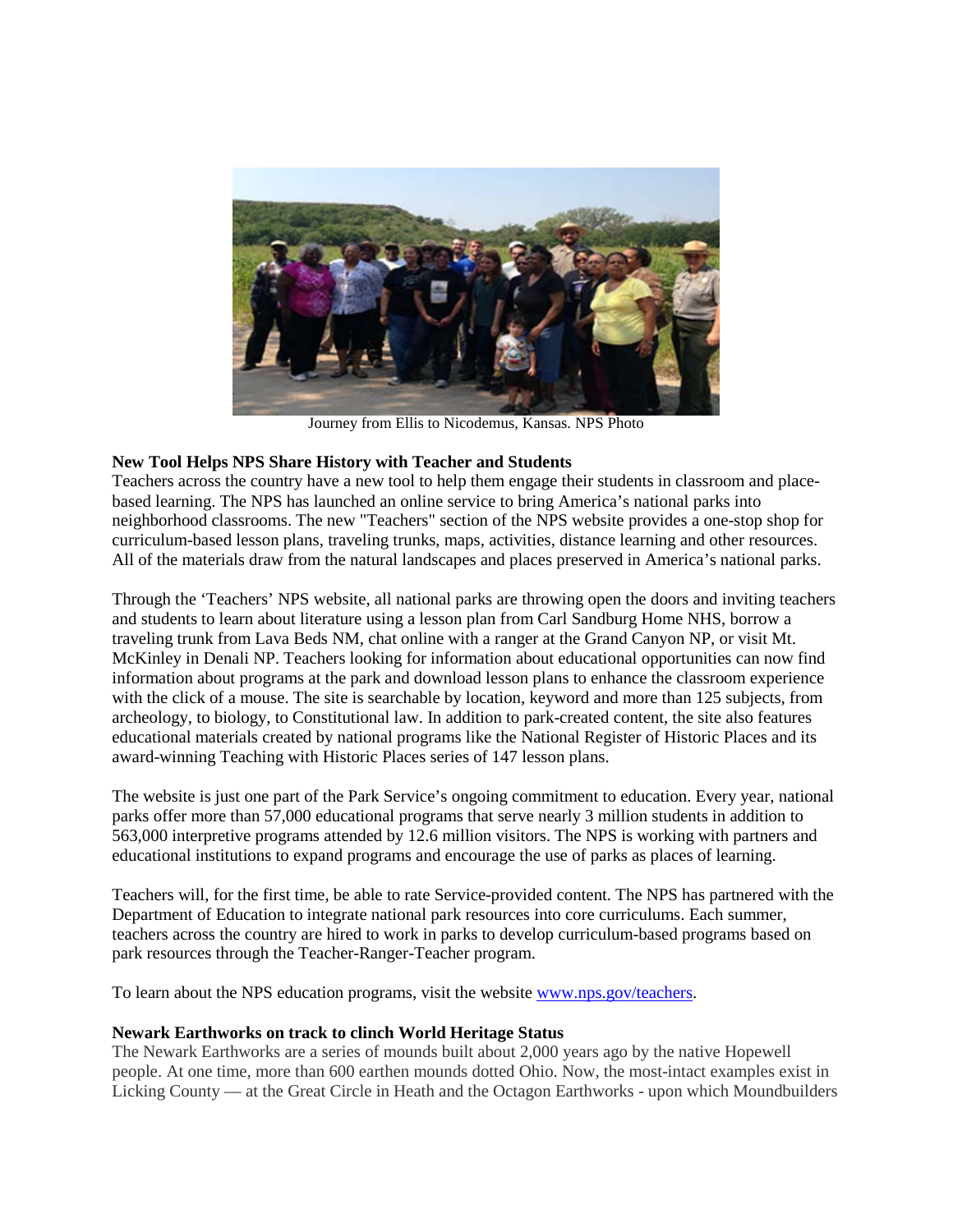Country Club in Newark now sits. Those sites, combined with Hopewell Culture NHP and Fort Ancient State Memorial, were submitted as a single Hopewell Ceremonial Earthworks nomination in 2008 by the DOI. Two other Ohio sites — the Great Serpent Mound and a series of Dayton aviation sites — were also on the tentative list. No Ohio site has yet been approved.

Achieving World Heritage designation instantly raises a site's cultural identity, said Dick Shiels, director of Ohio State University's Newark Earthworks Center. It brings not only additional awareness and protection to a site, but also tourists. "Americans don't pay much attention to World Heritage sites, but other parts of the world do," Shiels said. "If we were to attain World Heritage inscription for the Earthworks, we could expect significant numbers of European and Asian tourists." He compared the Newark Earthworks to Cahokia Mounds, a site across the Mississippi River from St. Louis. Around 1200, it was home to 30,000 American Indians. Cahokia attained its World Heritage designation in 1982, and visits grew tenfold almost overnight — from about 40,000 visitors a year to more than 400,000. World Heritage status would promote visitation to Mound City NP as well, and create jobs and revenue for the surrounding communities.

World Heritage status for the Hopewell Mounds is probably three to five years away. The list was submitted to the U.N. Educational, Scientific and Cultural Organization (UNESCO). The organization's World Heritage Centre has put its stamp on more than 900 sites worldwide since it began in the late 1960s.World Heritage designation would place those sites alongside such iconic landmarks as Stonehenge, the Great Wall of China and the Great Barrier Reef.

To learn more about Hopewell Culture National Historical Park, go to www.nps.gov/hocu/index.htm



*From story by Eric [Lyttle,](https://mail.google.com/mail/?view=cm&fs=1&tf=1&to=elyttle@dispatch.com) The Columbus Dispatch*

Mound City, Hopewell Culture National Historical Park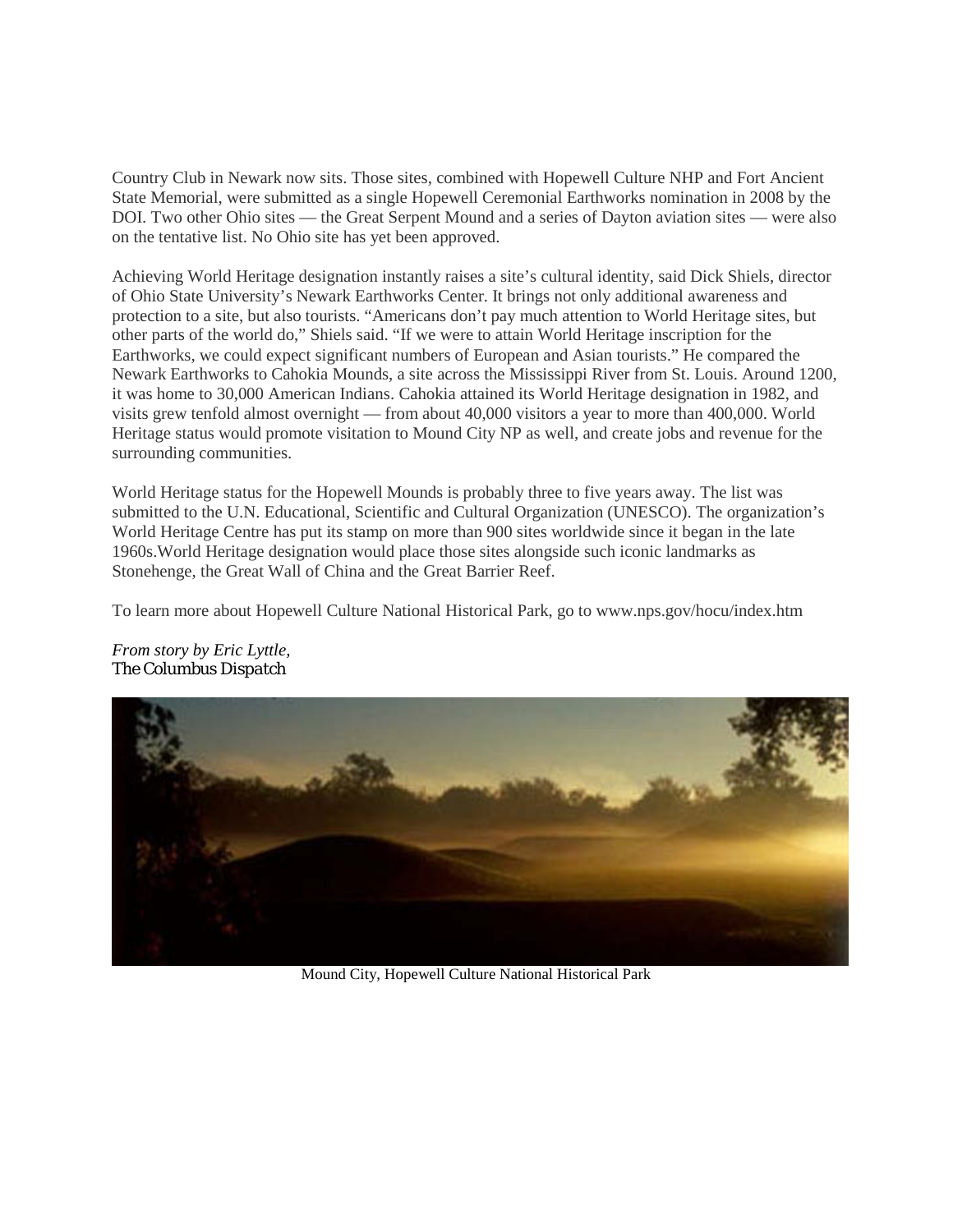#### **Conversation With An Archeologist: Elaine Hale**

(The Archeology E-Gram is initiating a new series "Conversation with an Archeologist." Each month, we talk with an archeologist working in the NPS.)

This month, we caught up with Elaine Hale, Road Program Archeologist at Yellowstone National Park. The first thing that I had to ask Elaine is, what exactly is a road program archeologist? I had never heard of the position. With good reason, too, she told me. Within the National Park System, a road archeologist is rare.

What does a road archeologist at Yellowstone do? The road system in Yellowstone is, itself, a cultural resource, as many of the park roads and bridges were built in the 1880s – 1900s and reconstructed in the 1930s.The Grand Loop Road and North Entrance road are listed on the National Register, with the other four entrance roads eligible and in the process of being listed on the National Register. Some park roads overlay19th century Euroamerican wagon roads, many of which follow Native American trails. Some of the Native American trails are thousands of years old, following river valleys to Yellowstone Lake and Obsidian Cliffs, which have been a source of obsidian for, literally millennia. The park roads archeologist surveys the road system, inventorying the road bed and 300 feet on either side. Because of the long history of the roads, Elaine is responsible for documenting the roads themselves, all of the historic cultural resources, and all of the prehistoric sites. It's a big undertaking!



The Yellowstone Road Program, similar to state departments of transportation, works with the Federal Transportation Program to design road improvements in the park. The regional office established a cultural resources component to the program in the late 1980s. The road archeologist's work is driven by Section 106 compliance, when road work is taking place, and Section 110 inventory, to try to stay ahead of road projects. Because the oldest roads were put into place before NHPA was passed, the roadbeds themselves must be surveyed, in the event that the earliest roads went through archeological sites. The Section 110 inventories are the backbone of the program. The road program folks share their timetable for re-doing roads with Elaine, and she strives to survey and document that section of the road ahead of the road construction crews. It can take 6-8 years to inventory and evaluate all the sites along one segment of the road system.

Elaine said that when she first joined the program, in 1995, the work was split between two archeologists. Elaine handled documentation and evaluation of all of the historic and prehistoric archeological sites, historic structures, ethnographic resources, and cultural landscapes within the road corridors. Colleague Ann Johnson handled the same tasks for the rest of the park. After Ann's retirement, Elaine had a large part in pulling together all of the archeological projects in the park, including the Nez Perce Trail archeology, Yellowstone River and Yellowstone Lake inventory and evaluation, and archeology along Yellowstone's 1000 miles of trails. While it is clear that her first love is prehistoric archeology, Elaine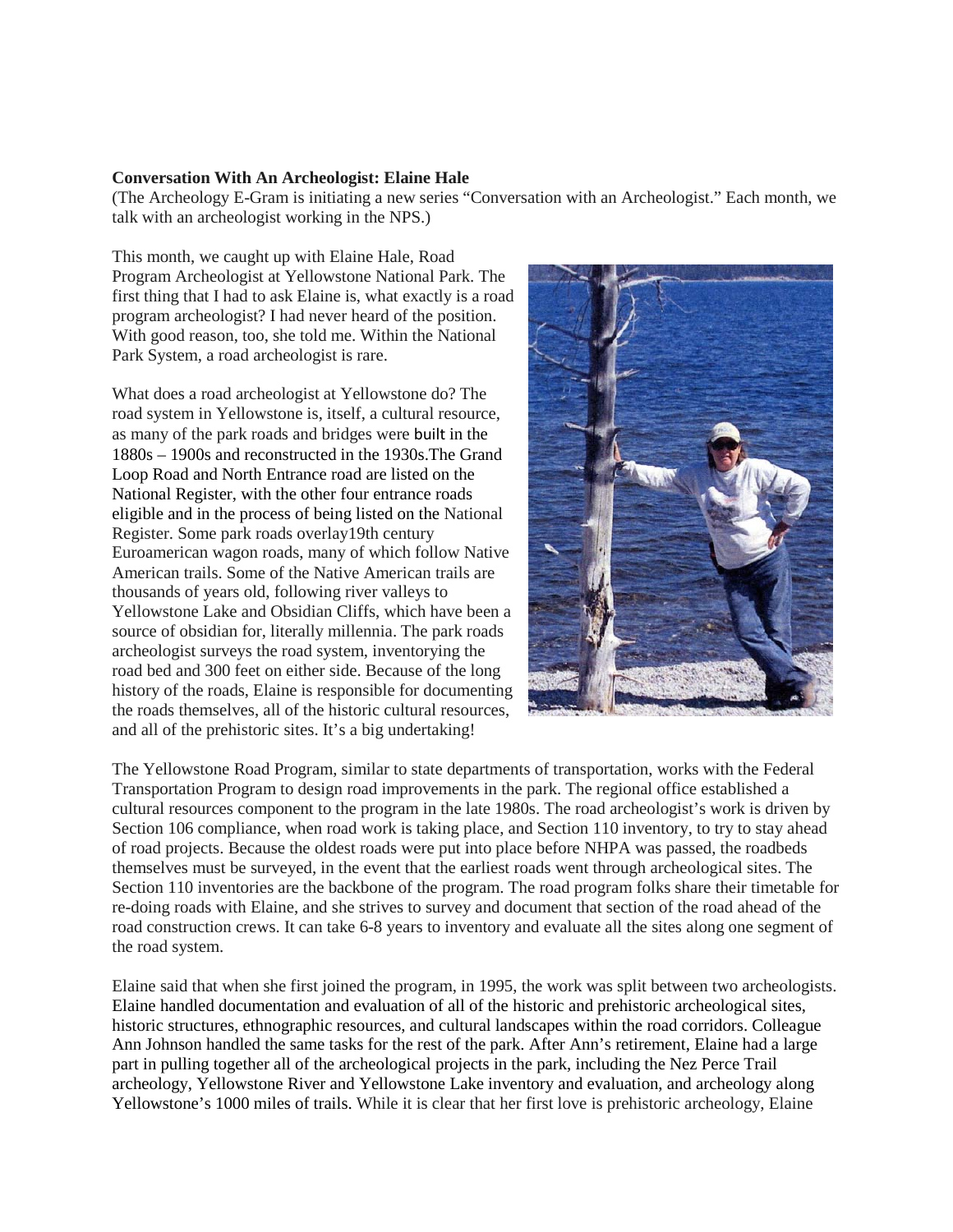confesses that she has become fond of the historic archeological sites within the roadway, that include a town site and early ranch site burned down by a Nez Perce raiding party, family camps, stage coach stops, early tourist establishments, and soldiers' stations.

Since Elaine has started with the road program:

- 180.54 miles or road corridor have been intensely inventoried, tested, and evaluated, with only 38.20 miles of road corridor left to complete;
- Data recovery on 2 soldier stations, 1 corduroy road, 1 rock quarry, 8 prehistoric sites, and 1 multicomponent (historic and prehistoric) site have been completed;
- Over 60 individual archeological projects with reports (around 800 historic and prehistoric sites) have been documented;
- 3 roads have been listed on the National Register and 3 more nominations were drafted;
- 9 historic bridges and 1076 historic road features on the Grand Loop Road (140.+ miles) have been documented to Historic American Engineering Report standards.

When I asked Elaine how she got interested in archeology she laughed and called herself an "accidental archeologist." She went to a tiny high school in Montana, and majored in social psychology in college. After college, she spent 13 years as a public programs officer, supervising various public assistance programs. And, oh yeah, she worked in the movies. The movies? It turns out that Elaine is one of the select group of NPS employees (including former superintendent Costa Dillon who helped write the screenplay for *Attack of the Killer Tomatoes*) who have worked in the film industry. She says that she worked on the sets of *Young Guns, Flesh and Bone,* and *The Baker Boys*, among others.

After a stint as a stay-at-home mom, Elaine got a seasonal job with the NPS. When I asked her how a degree in social psychology turned into an archeologist's job at Yellowstone, she said that staff housing was very tight at Yellowstone, and that she probably got the job because she already had a house! Another important element, however, was a willingness to do Section 106 work. Elaine soon burnished her credentials with a degree in anthropology and was hired in a permanent position in 2002.

Of all the jobs she has had, Elaine seems to have the most affection for her current work. She loves doing fieldwork in back country, but currently most often coordinates others' fieldwork. She loves analysis and writing, and considers *Yellowstone Archaeology: Northern Yellowstone* (2011) and *Yellowstone Archaeology: Southern Archaeology* (2013) to be her legacy. She also likes to work collaboratively, and finds the colleagues and students that she works with to be one of the most satisfying parts of her job. Working with interdisciplinary scientific groups, such as ice patch archeology teams, has been deeply absorbing.

I asked Elaine what support she wished that she had gotten when she started out. She was very lucky in that her supervisors gave her a year to learn the ropes, and she got good training in Section 106 compliance and Section 110 inventory work. The NPS also gave her paid leave to attend school. Things are different now, and she worries about funding to do archeological research and compliance work. The next road archeologist, if there is one, will have a different set of challenges than she faced. She advises newly minted archeologists not to dismiss road archeology programs. Many, if not all, states have roads programs, and some of the best archeology is being done by road archeologists.

Elaine's degree in social psychology continues to compel her to put the people back into the picture that she constructs with her research. I asked her to tell me about one of her favorite projects, and she immediately named a site that was a campsite for a small family traveling through the Yellowstone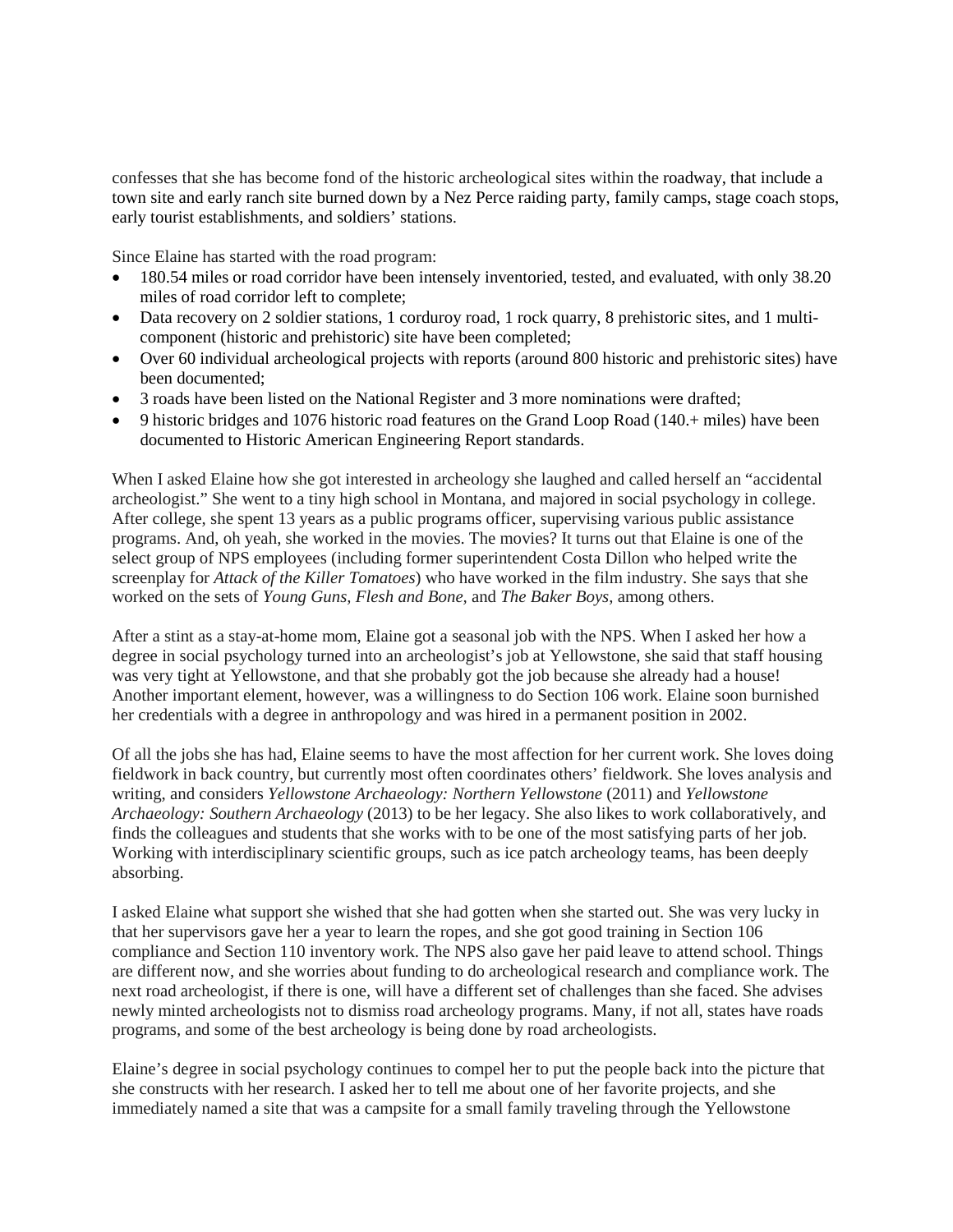landscape more than 2,900 years ago. The lithic scatters at the site suggest that a competent knapper sat next to and guided smaller hands in learning how to knap stone tools. She says that archeologists need to look more closely at what artifacts tell us about people, particularly about children.

Like all archeologists, who seem to have more to do than time to do it in, Elaine has a couple of projects lined up for retirement. She wants to do a multiple property nomination for Yellowstone Lake and surrounding rivers for the National Register, tying together almost 20 years of research at the park. Thanks for talking to us, Elaine!

#### **Archeology Positions in Federal Government Affected by Sequestration**

Data from OPM indicate that archeology positions in Federal agencies have been affected by sequestration. Over the past five years, both permanent and temporary archeology positions increased for the first four years, only to decrease in the last year. Archeology positions in the NPS, in general, follow this same pattern. Permanent positions increased by about 30 positions over this time period, despite attrition in the archeology program at headquarters. The number of temporary positions fluctuated more, but both decreased between 2012 and 2013.

More information about archeologists' employment can be found at the Fedscope website at <http://www.fedscope.opm.gov/>



## **Chaco Digital Archives Adds 900 New Sites to Data Base**

The Chaco Digital Initiative is a collaborative effort between the NPS, the University of Virginia, and museums, universities, archives, and laboratories to integrate widely dispersed archeological data collected from Chaco Canyon. Its goal is to ensure that archeological research records are preserved and accessible to future generations. Currently, these materials are housed at numerous repositories around the country, making it difficult to answer even fundamental research questions. The Chaco Digital Initiative is making the research and human history of this national treasure more easily available through a comprehensive digital research archive, parts of which can be accessed through a public website.

Two major archeological surveys have taken place in Chaco Canyon over the last 50 years - the Chaco Project Archaeological Survey done the early 1970s, and the Additional Lands Archaeological Survey conducted in the 1980s. These surveys inventoried cultural resources within Chaco and areas subsequently added to Chaco Canyon NHP ("Chaco Additions"). The data generated by these surveys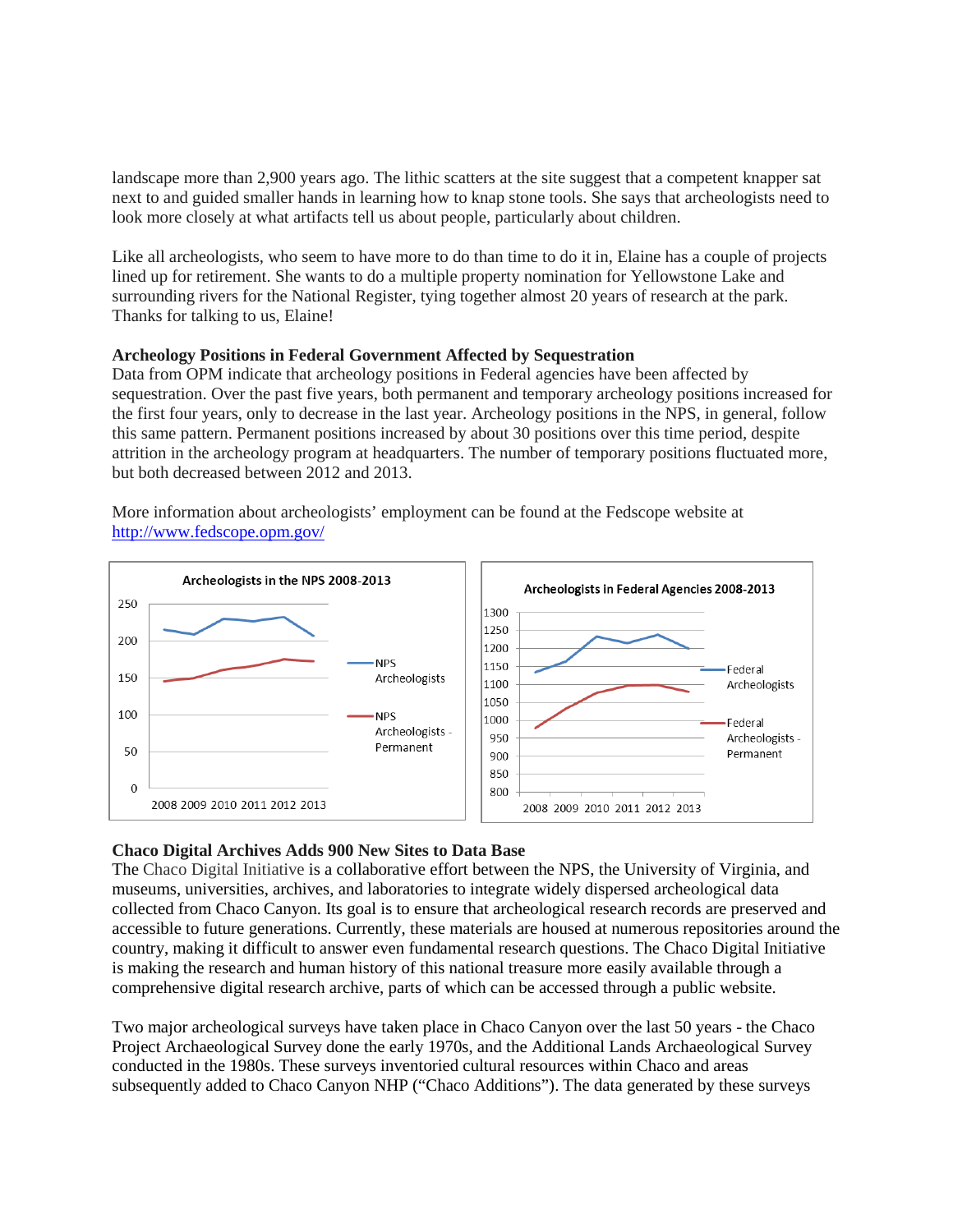will be useful to researchers interested in regional and temporal demographic questions pertaining to the area immediately surrounding Chaco Canyon proper.

Given that these surveys were performed at different times by people with different research objectives, the two data sets (Chaco Project and Additional Lands) are not parallel. In order to preserve the resolution of each data set, the observations from the surveys were entered in separate database tables. Every effort has been made to preserve both the original paper forms and to transcribe data verbatim as they were recorded by field analysts.

For more information about the Chaco Digital Initiative, read Project in Parks feature "Chaco Culture NHP and University of Virginia collaborate on the Chaco Digital Initiative" at <http://www.nps.gov/archeology/sites/npSites/chaco.htm>

To visit the website, go to<http://www.chacoarchive.org/cra/>

## **SAA Launches New Research Journal**

"Current Research," a news section in American Antiquity, established in 1962, has transitioned to an online format. The mission of *Current Research Online* (CRO) is to bring greater awareness of current field, lab, and collections work being conducted by archaeologists around the world in a timely, clear, and concise manner that is accessible to archeologists and the public through the Society of American Archaeology web portal. CRO aims to become a comprehensive, online, database driven search application for global archeological research. CRO will be updated semi-annually, with an attractive, easy-to-use, and interactive user interface offering professional quality reporting output.

The online relational database management system currently in place allows for various management operations, including submissions, review by regional coordinators, data storage, text and spatial search functions, and formatted output, among other tools. Database entries are currently organized among 20 world regions, each with a Regional Coordinator to manage submissions. While submissions to CRO are a privilege of SAA membership, the resource is open to the public to search.

To visit the website, go to [SAA Current Research Online](http://www.saa.org/CurrentResearch/)

#### **California Man Convicted Of ARPA Violations**

In early 2007, a 62-year-old California man visited several archeological sites on public lands in northern California to search for Native American artifacts. He excavated and removed Native American human remains that had been previously looted from a rock shelter in 1970 and repatriated by the Pit River Tribe in 2005. Upon discovering the human remains, the man contacted the local sheriff's department, which in turn contacted the local land manager.

In December 2012, the man was charged with two misdemeanor counts of attempting to excavate and remove archeological resources from public lands. He pled guilty to both counts in July 2013, and was sentenced to six months' probation, ordered to perform 100 hours of community service, and required to pay \$3,500 in restitution and \$50 in court fees.

The case was investigated by the BLM and the NPS Investigative Services Branch and prosecuted by the United States Attorney's Office in Sacramento, California.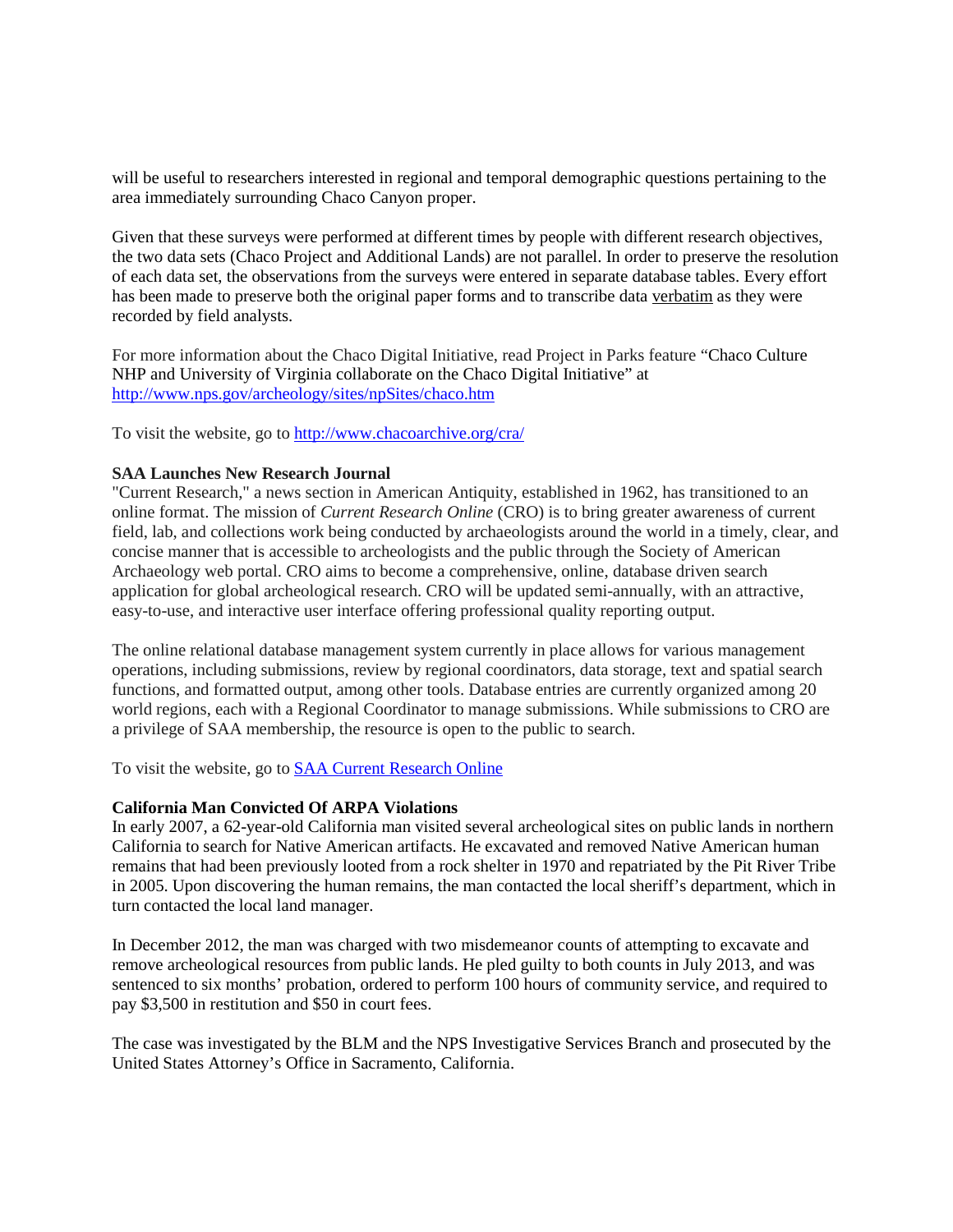**First NAGPRA Training for Hawaii Parks Held at Kaloko-Honokohau National Historical Park** The Park NAGPRA program has successfully presented its first-ever NAGPRA training session in Hawaii. Hawaiian parks requested the workshop, *NAGPRA in the Parks* that took place at Kaloko-Honokohau NHP on September 10-11.

The attendees received a comprehensive overview of the Native American Graves Protection and Repatriation Act (NAGPRA) and its requirements for dealing with cultural items in collections, responding to inadvertent discoveries, and planning for intentional excavations. Other topics discussed included determining cultural affiliation, evaluating claims, and reburial of human remains on park lands. Particular attention was paid to the unique aspects of applying NAGPRA in Hawaii, especially the nature and definition of Native Hawaiian organizations and what role "lineal descendants of the parks" and ohanas play in the NAGPRA process.

Park NAGPRA's program manager, Mary S. Carroll, led the training with contributions from Fred York, Pacific West's regional cultural anthropologist and NAGPRA coordinator. The workshop was well received and well attended, with 19 participants from 7 parks on 3 islands, including several superintendents and resource managers.

Additional information about this session, including course materials, can be found at Park NAGPRA's SharePoint site [\(http://share.inside.nps.gov/sites/WASOCR/WCR/nagpra/default.aspx\)](http://share.inside.nps.gov/sites/WASOCR/WCR/nagpra/default.aspx).



*By Mary S. Carroll*

NAGPRA in the Parks Training at Kaloko-Honokohau NHP, September 2013. NPS Photo

## **Intellectual Property - How it Affects NPS Cultural Resources**

On October 23, 2013, join Carla Mattix ( DOI Office of the Solicitor, Division of Parks and Wildlife) for a webinar that will address intellectual property issues pertinent to Cultural Resources professionals who work with museum collections, archives, oral histories and other resources. This webinar will be the first in a series and will provide a broad overview of intellectual property and related law, including copyright, trademark, and privacy and publicity rights.